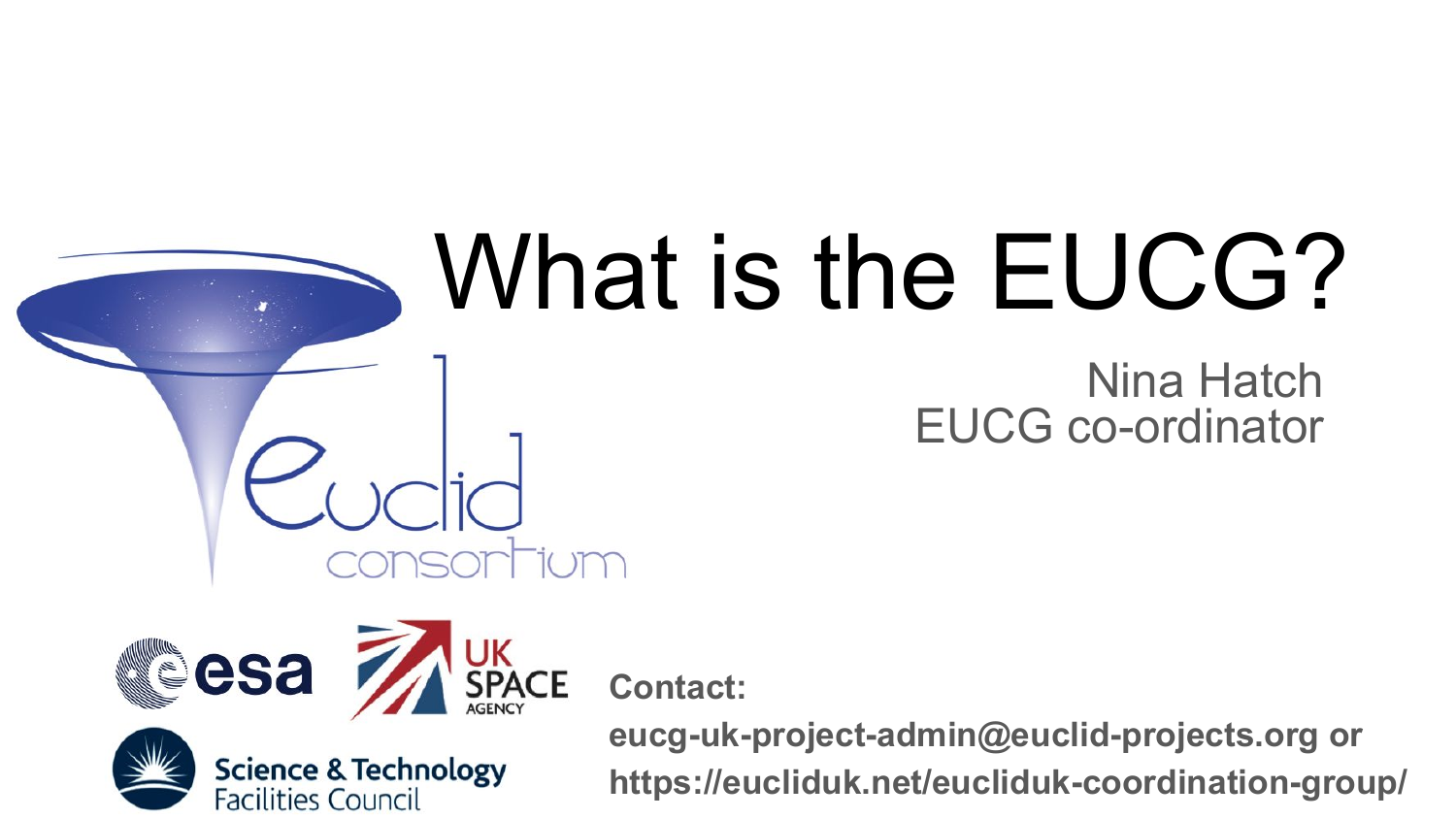# **Background**

- At the 2019 and 2020 Euclid: UK meetings, the Euclid:UK Strategy Group decided it was time to provide a broader representation of Euclid issues beyond the original UKSA funding. The new group is called the Euclid:UK Coordination Group (EUCG).
- Recruitment to the EUCG was organised by an adhoc panel made up of:
	- Mark Cropper (EST member and VIS PI)
	- Isobel Hook (ECB representative)
	- Bob Nichol (ECB representative)
	- John Peacock (ECEB deputy chair)
	- Andy Taylor (SGS UK PI)
- The new EUCG was formed in July, 2021.

Membership will be elected every 2 years from the Euclid UK community at the annual Euclid UK meeting.

The EUCG were provided with a Term of Reference to guide our remit. See Euclid:UK webpage.

The EUCG is a body tasked with **coordinating** and **enabling** the Euclid UK Community to maximise access, use and exploitation of Euclid data.

The EUCG is **not** a formal Management Board for Euclid UK since any member of the Euclid Consortium within the UK can independently access Euclid data and work on Euclid Science Projects.

It is in the Euclid UK Community's interest to create such a body, given the complexity of the Euclid project and data access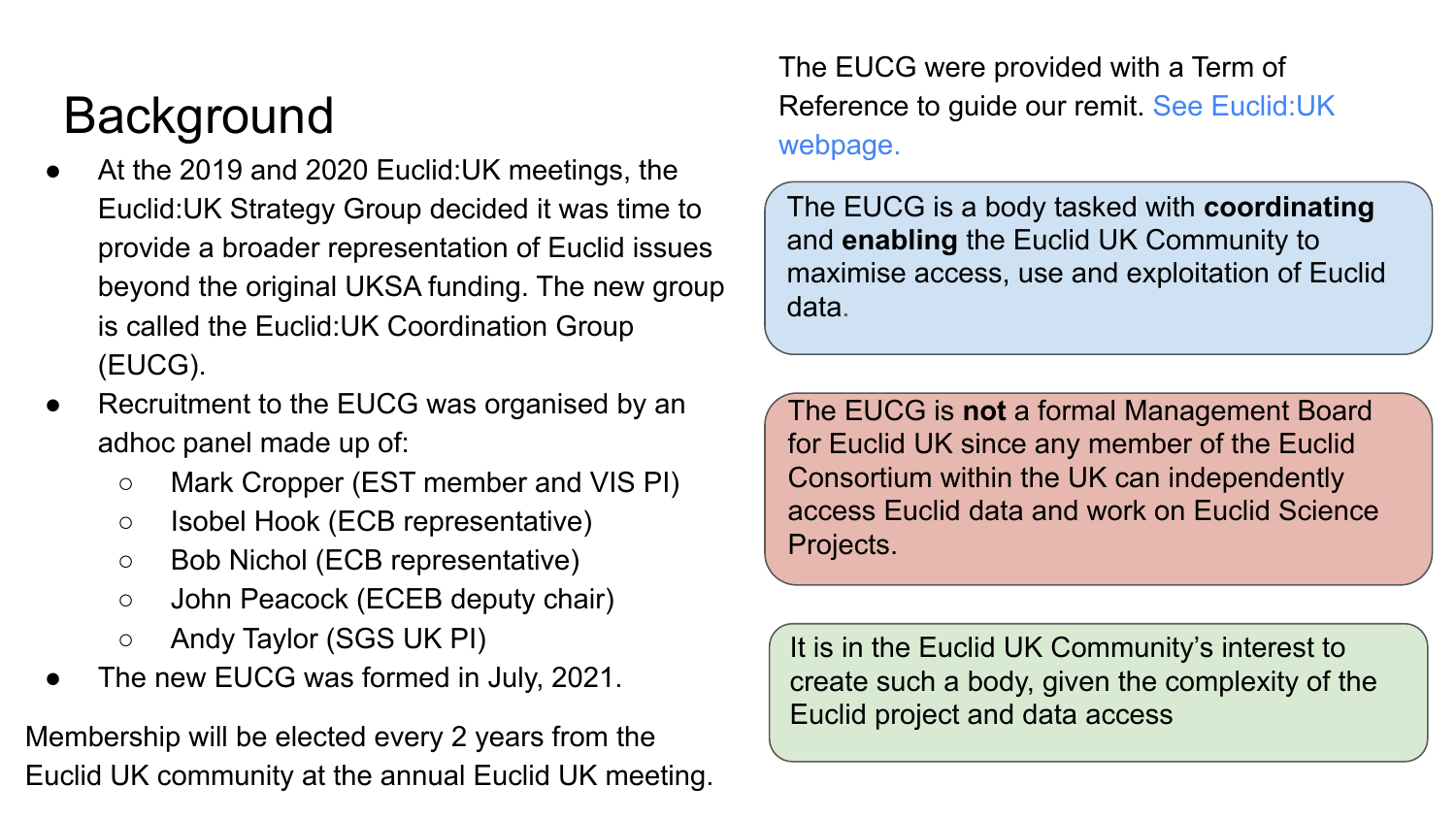Contact: eucg-uk-project-admin@euclid-projects.org or https://eucliduk.net/eucliduk-coordination-group/

### Who we are

Nina Hatch (Group Coordinator) University of Nottingham SWG Clusters of galaxies, leading the work package on the 'Astrophysics of Clusters' (Legacy Science)



Sotiria Fotopoulou University of Bristol OU-PHZ; leading Classification working group SWG-GAE; leading AGN work package



Alex Hall University of Edinburgh WL SWG, leading Estimators WP and Weak Lensing Estimators KP



Chris Conselice U. of Manchester SWG LU, Euclid Lead Legacy Scientist



Tom Kitching University College London WL SWG coordinator, and Science Lead



Daniel Mortlock Imperial College London (& Stockholm) Co-lead of the QSOs WP in PU-SWG

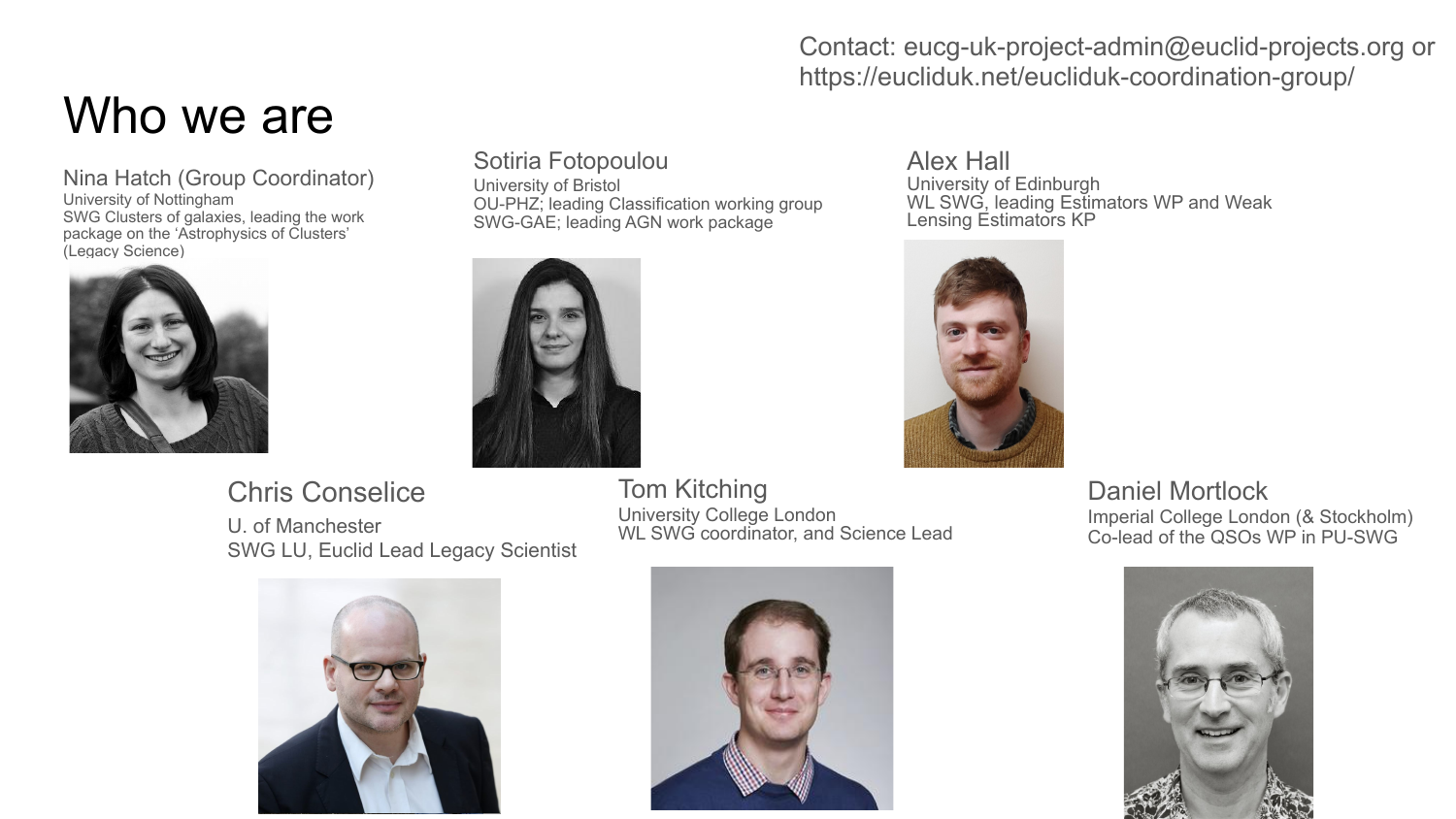# Our remit, our goals, our aim

#### The EUCG:

- will be responsible for initiating and maintaining an online access point and information for Euclid UK members.
- will interface with funding agencies to maximise support for researchers.
- will coordinate UK HPC and HTC Computing activity.

Example of such coordination is the white paper about Euclid that the EUCG submitted to the AAP.

Our aims:

- To be transparent
- To act in the broader interests of the Fuclid UK community
- To ensure all opportunities are advertised to the whole community
- To work within the guidelines and with the spirit of Euclid's EDI commitment.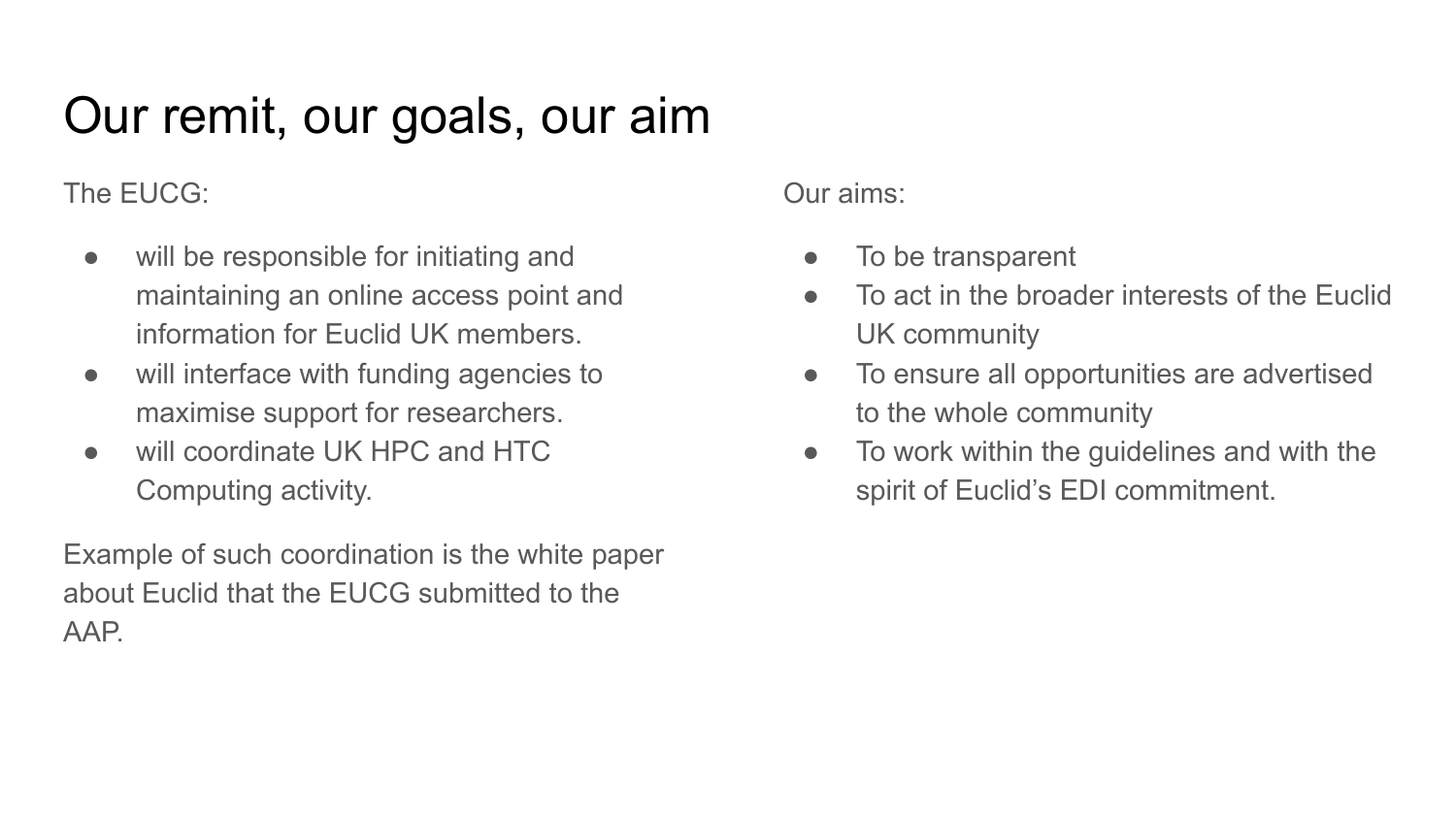#### <https://www.iris.ac.uk/>

## Coordinated computing resources: IRIS

IRIS is a digital research infrastructure. It comprises computing power to process and simulate data, as well as short and long term data storage. This is the main facility that UKRI propose to analyse Euclid data.

Annual time requests occur in November.

- ➔ The EUCG obtained 1000 CPU **years** and 50TB storage for UK-based Euclid members for 2022 for the use of **SWG** activities. The EUCG will set up a time allocation panel to distribute this resource.  $\rightarrow$
- $\rightarrow$  The EUCG plan to make an application for greater resources for 2023.



➔ If you would like to make use of the 2022 allocation, or have a request for the 2023 application, please contact the EUCG.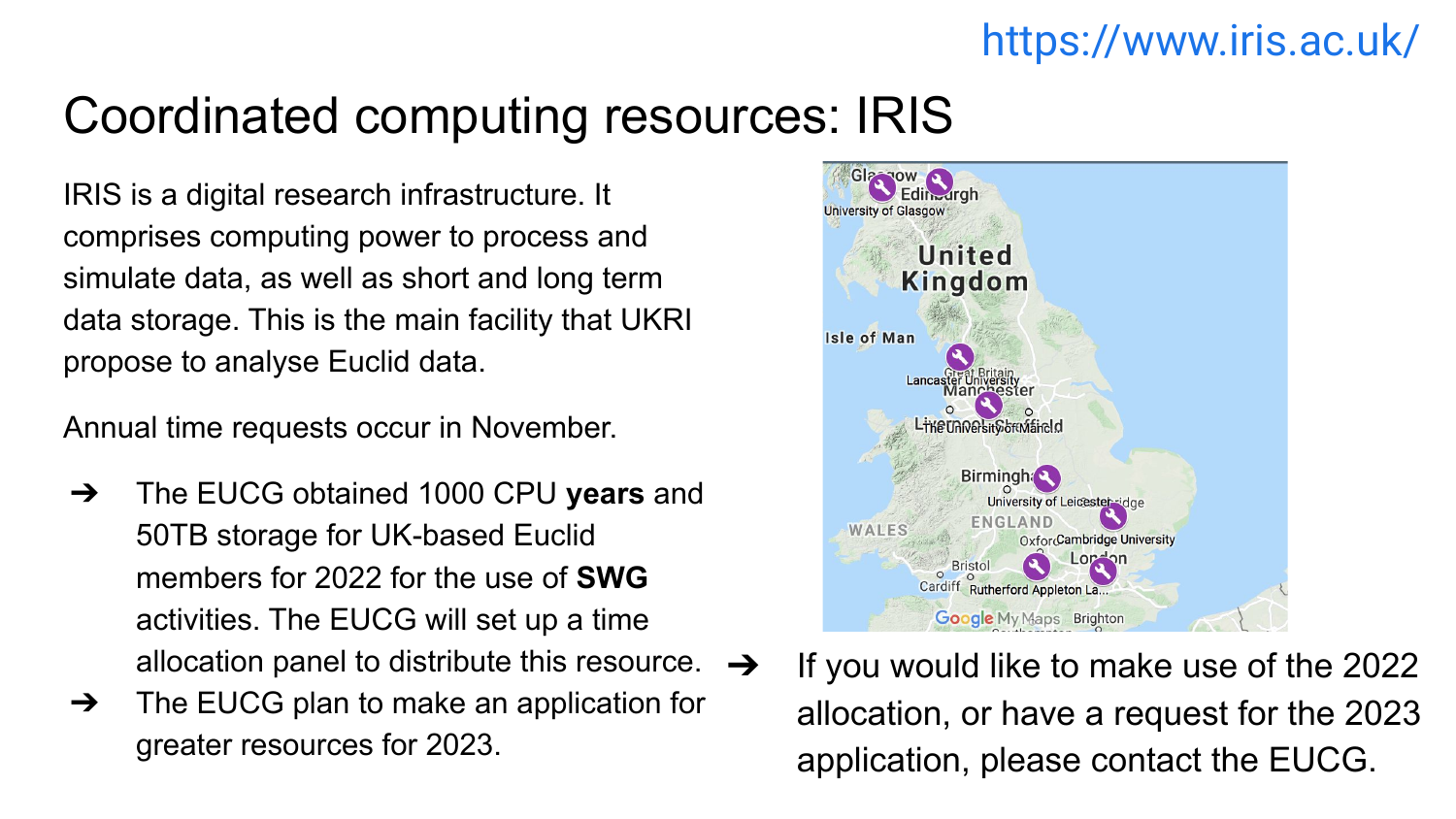# Coordinated funding

Euclid sold on cosmology, but Legacy Science will also be a big win. UKSA/ESA only funds cosmology. All scientific exploitation must come from STFC (or other sources of funding), not UKSA.

Two sources of funding via STFC for SWG:

- **PPRP** 
	- For technical aspects
	- Development of infrastructure, e.g. fund IRIS manager, project management.
	- PPRP needs to have statement of intent a year in advance
	- We need to do this before Feb 2022 if we get PPRP in place before launch.
	- Smallest budget of PPRP is £0.5million.
	- Is anyone interested in this?



- AGP (through CG)
	- For scientific exploitation
	- $\circ$  In 2020 ~2 FTE were allocated to Euclid-based projects (4 submitted)
	- $\circ$  In 2021 expectation ~2-3 FTE awarded (out of 9 submitted)
	- The number of Euclid proposals will increase towards launch: expectation is that 14 cases will be submitted in For scientific exploitation<br>In 2020 ~2 FTE were allocated to<br>Euclid-based projects (4 submitted)<br>In 2021 expectation ~2-3 FTE<br>awarded (out of 9 submitted)<br>The number of Euclid proposals will  $\frac{5}{2}$ <br>increase towards lau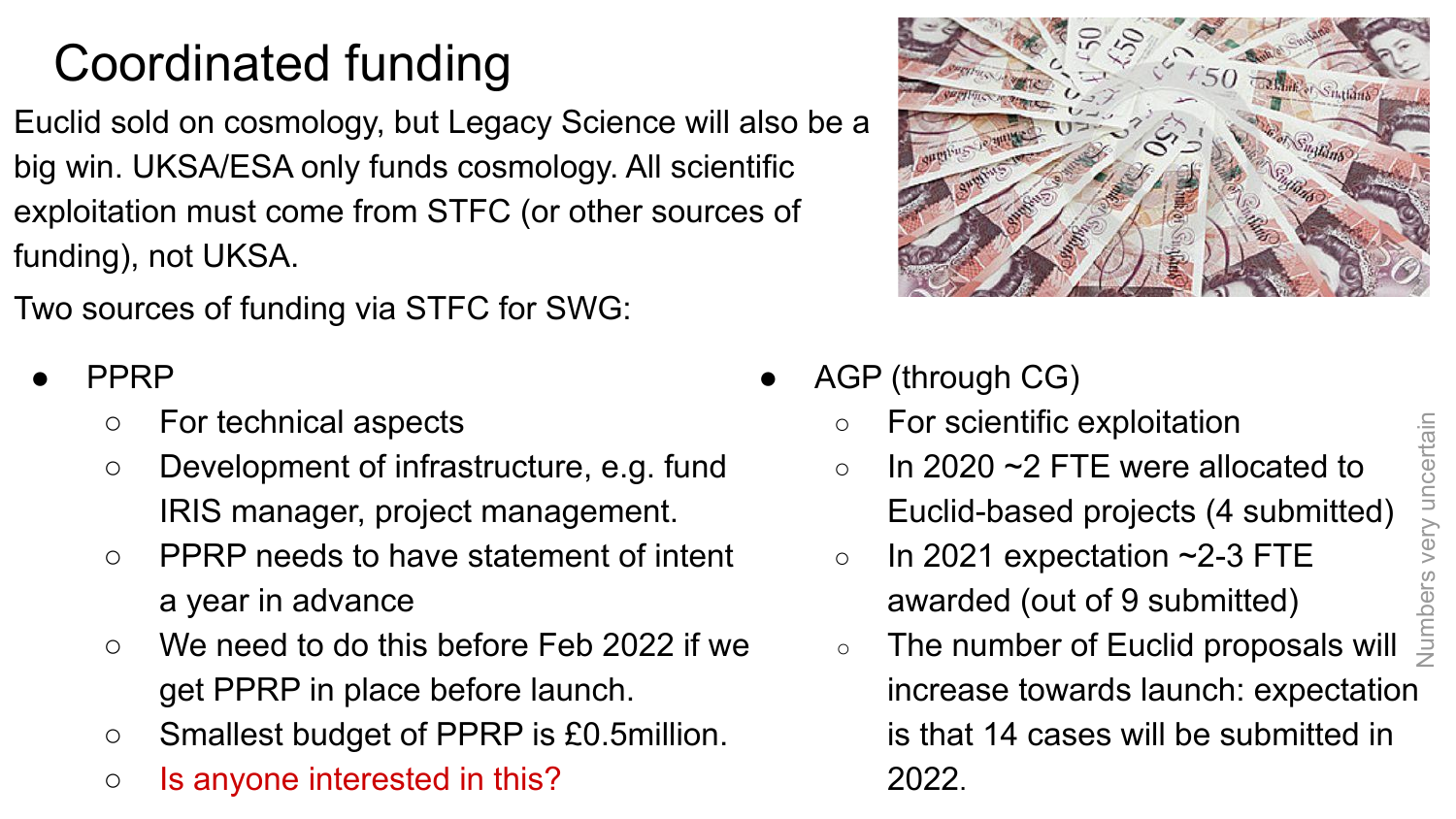# Coordinating AGP proposals

- At previous Euclid: UK meetings there was very little enthusiasm for a Euclid consortium grant; the preference was to apply through departmental CGs.
	- Is anyone interested in a consortium grant?
	- Currently we have no plans for consortium grant
- STFC AGP dislikes overlapping proposals within consortia, e.g., two proposals for similar science goals with same data. This occurred with Planck and resulted in poor AGP CG outcome.
- Euclid Consortium already removes a lot of this as all projects must be approved by management.
- Previous years have had some ad hoc coordination between some departments.

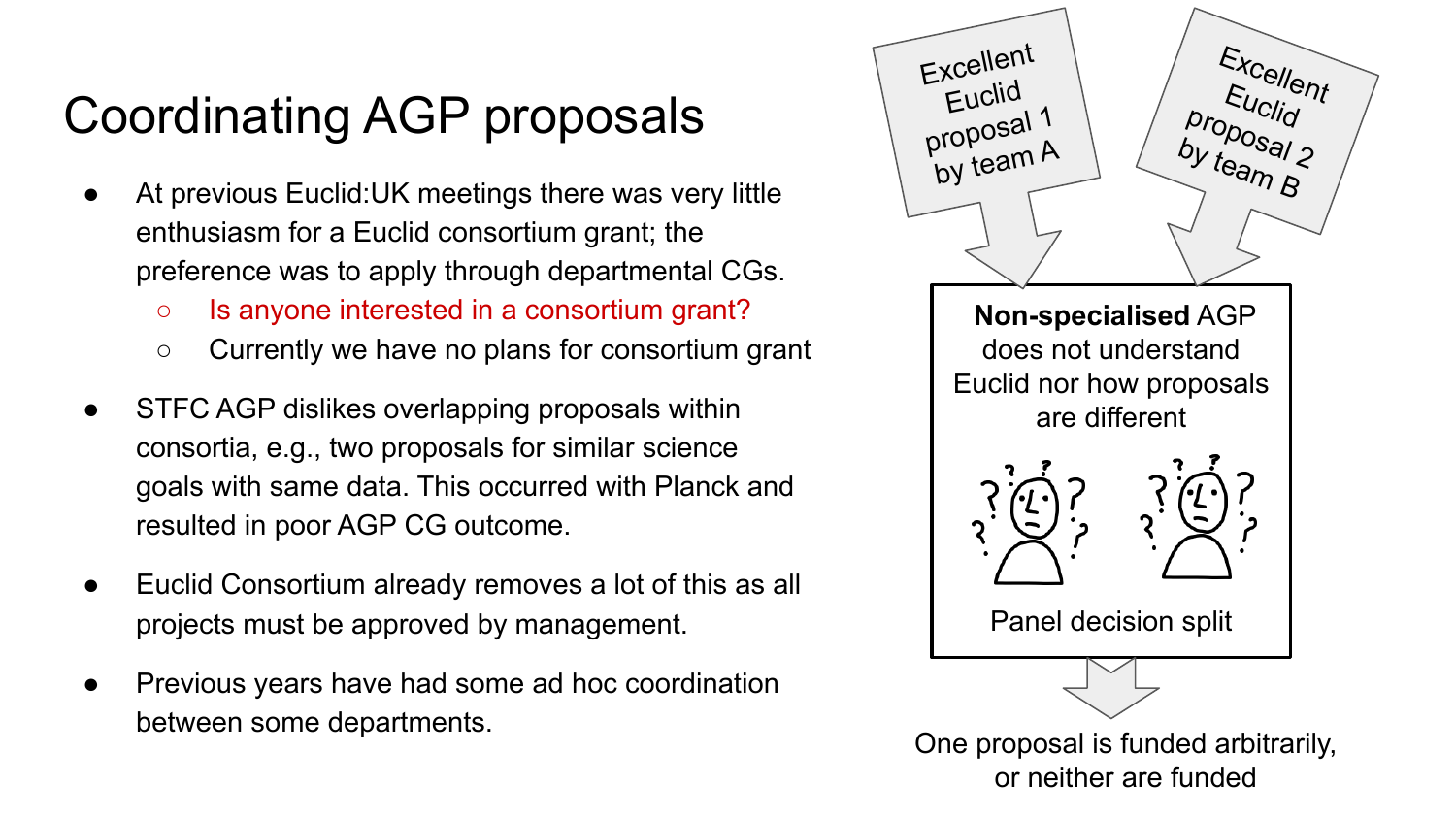# Putting our house in order

The EUCG proposes to maximise the community's success with STFC funding by

- Helping PIs pinpoint uniqueness in Euclid applications.
- Sending a letter to the AGP chair/Colin Vincent:
	- listing Euclid scientific exploitation proposals submitted,
	- explain why they cannot be funded by UKSA,
	- Explain data release, consortium rules for publication, key projects, standard projects, etc.

(Participation completely voluntary and all information will be kept confidential.)

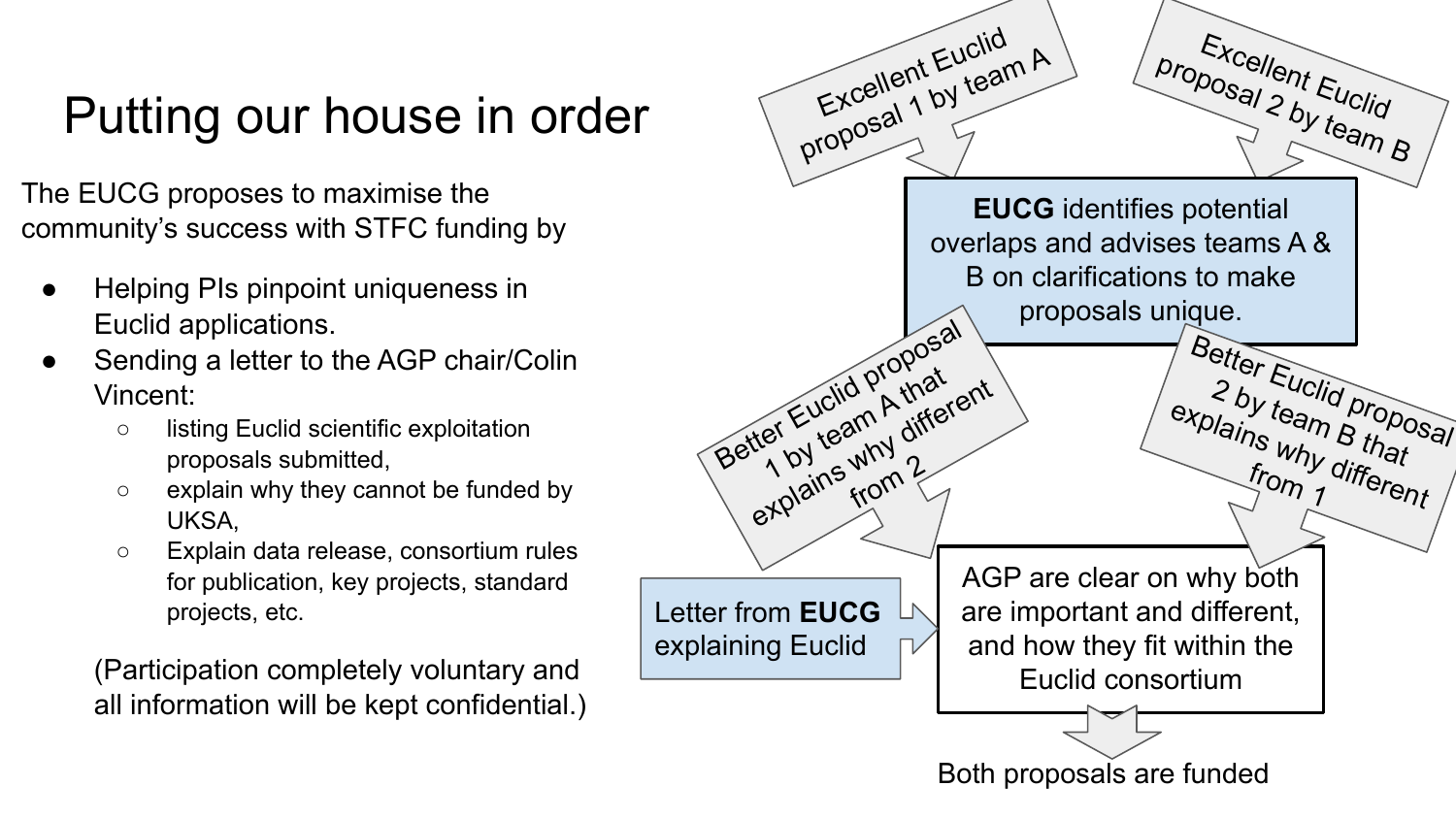### Coordinated Education and Public Outreach

- **Euclid Consortium has not invested into** EPO activities as much as other missions or observatories (e.g. JWST, Rubin)
- Several funding opportunities for EPO from STFC and other sources. The EUCG can help coordinate group applications.
- Recent email requesting interest sent out and received ~10 replies.
- Outreach discussion will be held on Thursday 4pm-5pm; everyone is welcome to join



**eucg-uk-project-admin@euclid-projects.org or https://eucliduk.net/eucliduk-coordination-group/**